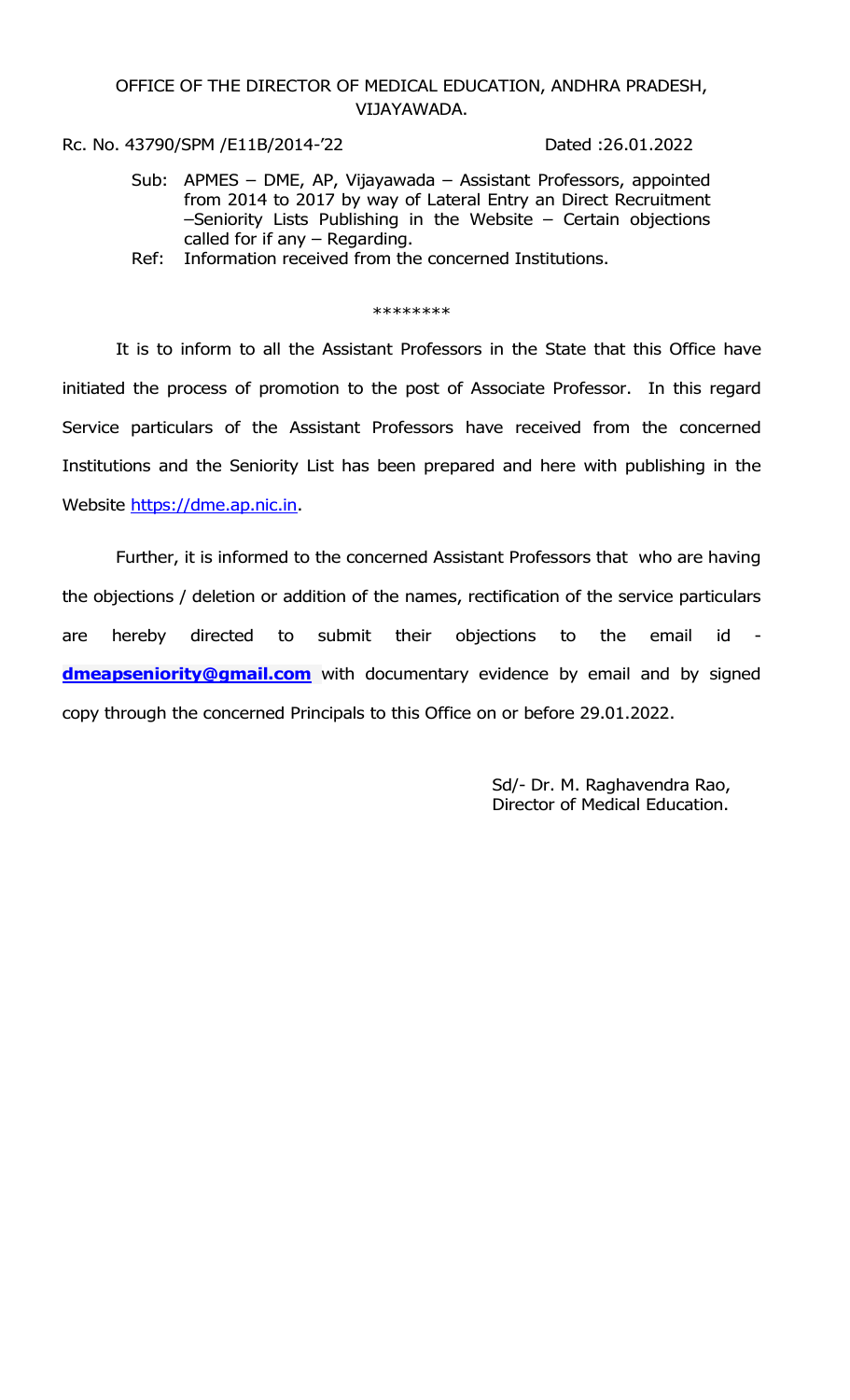## SENIORITY LIST OF ASSISTANT PROFESSOR OF **S.P.M. (COMMUNITY MEDICINE)** IN CONTINUATION OF THE PREVIOUS SENIORITY LIST

(List of Assistant Professors recruited from the year 2014 to 2017 by Direct recruitment / lateral entry ) JANUARY, 2022

| SI. No.        | <b>Annual SI</b><br>No. | Name of the doctor          | <b>Qualfication</b> | Designation Dept.  |        | Name of the<br>Institution | Date of birth | Date of<br>joining in<br>APM&HS | Date of<br>appointment | Date of joining | Social<br><b>Status</b> | appnt by<br>D/R / L.E.  | whether<br>service<br>regularise<br>probation<br>decl. | Rank/Mar<br>ks |
|----------------|-------------------------|-----------------------------|---------------------|--------------------|--------|----------------------------|---------------|---------------------------------|------------------------|-----------------|-------------------------|-------------------------|--------------------------------------------------------|----------------|
| $\mathbf 1$    | 87                      | Dr. S. Vijaya Kumari        | MD (SPM)            | Asst. Prof.        | S.P.M. | KMC, Knl.                  | 10.6.72       | 27.12.2000                      | Sep-14                 | 25-09-2014      | SC                      | L.E.                    | yes                                                    | 15560          |
| $2^{\circ}$    | 88                      | Dr. S. Neelima              | MD (SPM)            | Asst. Prof.        | S.P.M. | GMC, Gtr.                  | 22.8.72       | 13.2.07                         | Sep-14                 | 24-09-2014      | <b>OC</b>               | L.E.                    | yes                                                    | 17071          |
| 3              | 89                      | Dr. K. Viswanath Adinatesh  | MD (SPM)            | Asst. Prof.<br>(P) | S.P.M. | GMC, Atp.                  | 6.9.67        | 28.11.13                        | Sep-14                 | 20-Sep-2014     | OC                      | L.E.                    | No                                                     | 22             |
| 4              | 90                      | Dr. T. Chiritha             | MD (SPM)            | Asst. Prof.        | S.P.M. | SVMC, tpt.                 | 29.1.80       | 19.2.14                         | 01-09-2014             | 30-09-2014      | BC-D                    | L.E.                    | yes                                                    | ??             |
| 5              | 91                      | Dr. B.V. Ramana             | MD (SPM)            | Asst. Prof.        | S.P.M. | RIMS,<br>Kadapa            | 1.2.67        | 22.8.2000                       | ??                     | 7-Apr-2015      | $BC-B$                  | L.E.                    | yes                                                    | 15252          |
| 6              | 92                      | Dr. Y. Rajendra Prasad      | MD (SPM)            | Asst. Prof.        | S.P.M. | SMC, Vjd.                  | 21.8.79       | 4.2.2008                        | Feb-15                 | 21-Feb-2015     | <b>ST</b>               | L.E.                    | yes                                                    | 22             |
| $\overline{7}$ | 93                      | Dr. K. Helena               | MD (SPM)            | Asst. Prof.        | S.P.M. | RMC, Kkd.                  | 15.8.85       | 22                              | ??                     | ??              | $BC-C$                  | L.E.                    | ??                                                     | 90661-??       |
| 8              | 94                      | DR.M. Ram Sagar Reddy       | MD (SPM)            | Asst. Prof.        | S.P.M. | RIMS,<br>Kadapa            | 6.4.82        | D/R                             | 22.7.2015              | 23-Jul-2015     | <b>OC</b>               | D/R                     | yes                                                    | 56.3929        |
| 9              | 95                      | Dr. B. Tirumala Rao         | MD (SPM)            | Asst. Prof.        | S.P.M. | RIMS.<br>Ongole            | 1.6.74        | D/R                             | 23.7.2015              | ??              | SC                      | D/R                     | 22                                                     | 54.75          |
| 10             | 96                      | Dr. B. Nagendra Naidu       | MD (SPM)            | Asst. Prof.        | S.P.M. | RIMS,<br>Srikakulam        | 30.7.83       | D/R                             | 22.7.2015              | 23-Jul-15       | BC-A                    | D/R                     | yes                                                    | 53.7143        |
| 11             | 97                      | Dr. P. Buvaneswari          | MD (SPM)            | Asst. Prof.        | S.P.M. | GMC,<br>Nellore            | 11.4.79       | D/R                             | 22.7.2015              | 22              | OC                      | D/R                     | ??                                                     | 49.5714        |
| 12             | 98                      | Dr. L. Siva Kumar           | MD (SPM)            | Asst. Prof.        | S.P.M. | AMC, Vsp.                  | 9.1.78        | D/R                             | 23-07-2015             | 23-07-2015      | SC                      | $\mathsf{D}/\mathsf{R}$ | no                                                     | 49.2143        |
| 13             | 99                      | DR. G. Sreedevi             | MD (SPM)            | Asst. Prof.        | S.P.M. | RMC, Kkd.                  | 10.4.82       | D/R                             | 22.7.2015              | 23-07-2015      | SC                      | D/R                     | yes                                                    | 48.7857        |
| 14             | 100                     | Dr. V. Venkata Durga Prasad | MD (SPM)            | Asst. Prof.        | S.P.M. | AMC, Vsp.                  | 26.7.78       | D/R                             | 23-07-2015             | 23-07-2015      | $BC-B$                  | $\mathsf{D}/\mathsf{R}$ | no                                                     | 48.1071        |
| 15             | 101                     | Dr. Syed Ameena             | MD (SPM)            | Asst. Prof.        | S.P.M. | GMC, Gtr.                  | 11.9.1980     | D/R                             | 22.7.2015              | 23-07-2015      | OC                      | D/R                     | Yes                                                    | 47.5714        |
| 16             | 102                     | DR.K.Bhaskari               | MD (SPM)            | Asst. Prof.        | S.P.M. | GMC, Gtr.                  | 28.4.82       | D/R                             | 22.7.2015              | 23-07-2015      | OC                      | D/R                     | no                                                     | 47.3929        |